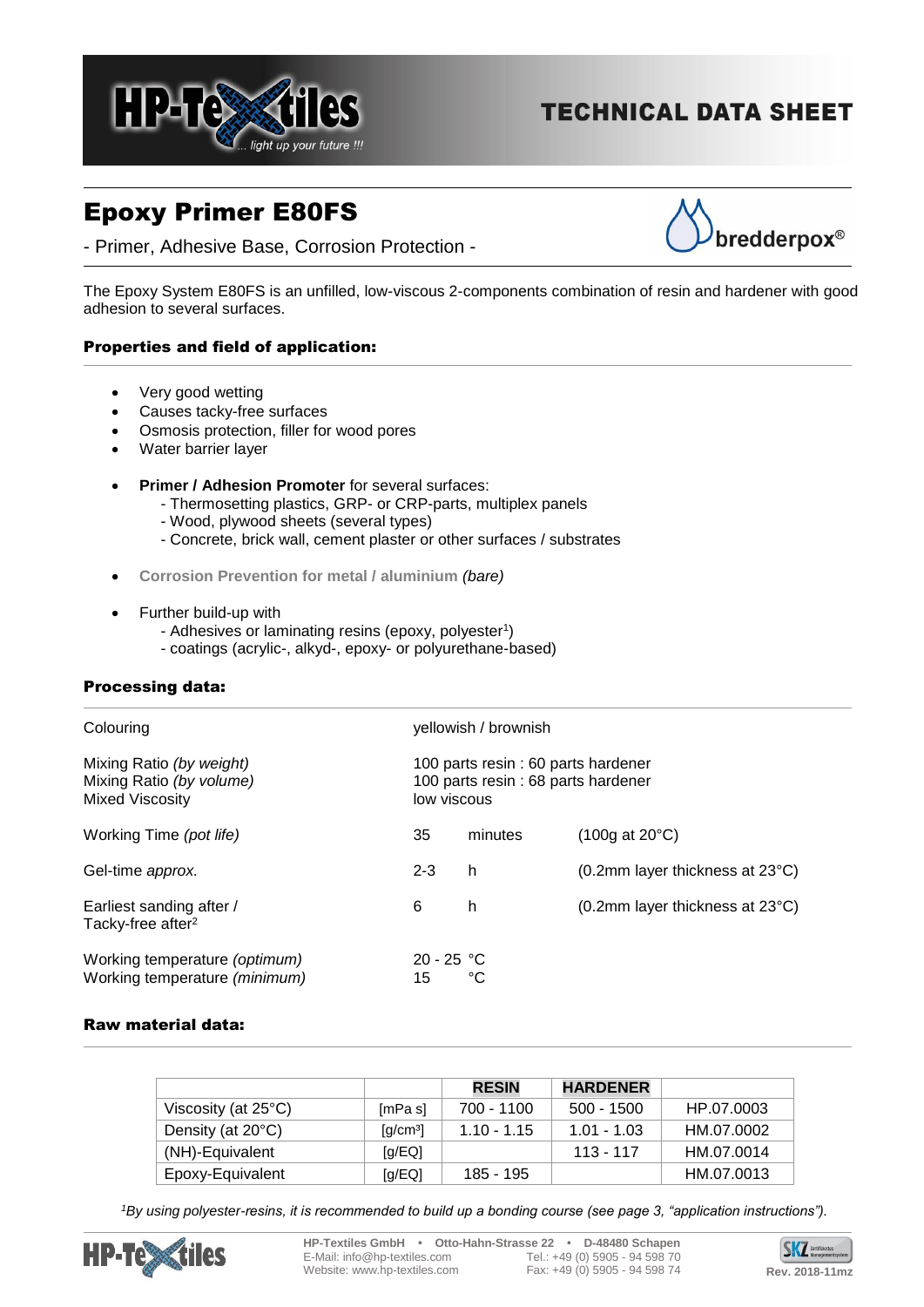

## Processing Data:

| Surface preparation         | Free the surfaces of loose parts, degrease them, sand if necessary and<br>clean again.                                        |
|-----------------------------|-------------------------------------------------------------------------------------------------------------------------------|
| Applying methods            | Can be applied by means of paint brush, spraying or rollers.<br>This system can be diluted by thinner HP-XB.                  |
| Subsequent coats            | within 24h / $20^{\circ}$ C = without intermediate sanding<br>more than $24h / 20^{\circ}$ C = intermediate sanding necessary |
| Residual moisture (surface) | Max. 6-8%                                                                                                                     |

|                                            | Application on solid, closed to<br>slightly porous surfaces:<br>(e.g. steel, zinc-coated surfaces, bare<br>aluminium, wood) | Application on porous but solid<br>surfaces:<br>(e.g. concrete, cement, brick walls) |
|--------------------------------------------|-----------------------------------------------------------------------------------------------------------------------------|--------------------------------------------------------------------------------------|
| <b>Dilution</b><br>(at not less than 20°C) | approx. 3-5% thinner HP-XB                                                                                                  | up to 10% thinner HP-XB                                                              |
| Consumption <sup>2</sup>                   | approx. 100 - 150g/m <sup>2</sup>                                                                                           | approx. 150 - 250g/m <sup>2</sup>                                                    |

These figures are guideline values - detailed parameter have to be determined by way of trials.

#### Safety instructions:

The safety instructions are to be taken from the respective containers as well as the safety data sheets. Do not allow children to handle. Prevent inhalation of fumes and contact with bare skin. Wear suitable protective gloves and safety goggles. Do not eat or smoke when using.

During the hardening process, energy can be released in the form of heat, hence a cooling/heat exchanging should be provided in order to prevent hot spots. Only mix the components in the recommended proportions in accordance with the instructions.

## Application Instructions:

We recommend tests be performed for trials and suitability for the particular type of application. The system should only be used in the mentioned temperature conditions. The relative air humidity should not be above 70%. Clean the surface and remove dirt and dust. Stir up individual components. In respect of the safety instructions the epoxy and hardener should be mixed in a suitable mixing vessel in accordance with characteristics given in the data sheet. Deviating from the mixing recommendations can lead to incomplete hardening and through that to a loss of performance. Ensure that the edges are well mixed using a stirring stick or a propeller type mixer. Streaks indicate insufficient stirring and mixing of the components. Larger amounts (more than 100g) and higher temperatures (higher than 20°C) reduce the pot life.

Mixtures which rise above 40°C in the mixing vessel should not be used any further since curing leads to property losses. Increases in temperature can be reduced by pouring the mixture onto the surface.

Distribute evenly on the surface with the paint roller or rubber slider until a closed layer is formed. If subsequent layers are applied with a time delay  $(> 24h)$ , the hardened primer must be sanded beforehand. Alternatively, it is necessary to sprinkle sand (<1mm) on the wet surface. Avoid overmuch sanding. This method is also used when coating with polyester resins to improve adhesion.

To achieve an impregnation effect (e.g. on porous substrates such as concrete), add the solvent-based thinner XB to the ready-mixed system at the recommended mixing ratio.

**Attention**: Solvents are flammable. Safety instructions are to be taken from the containers.